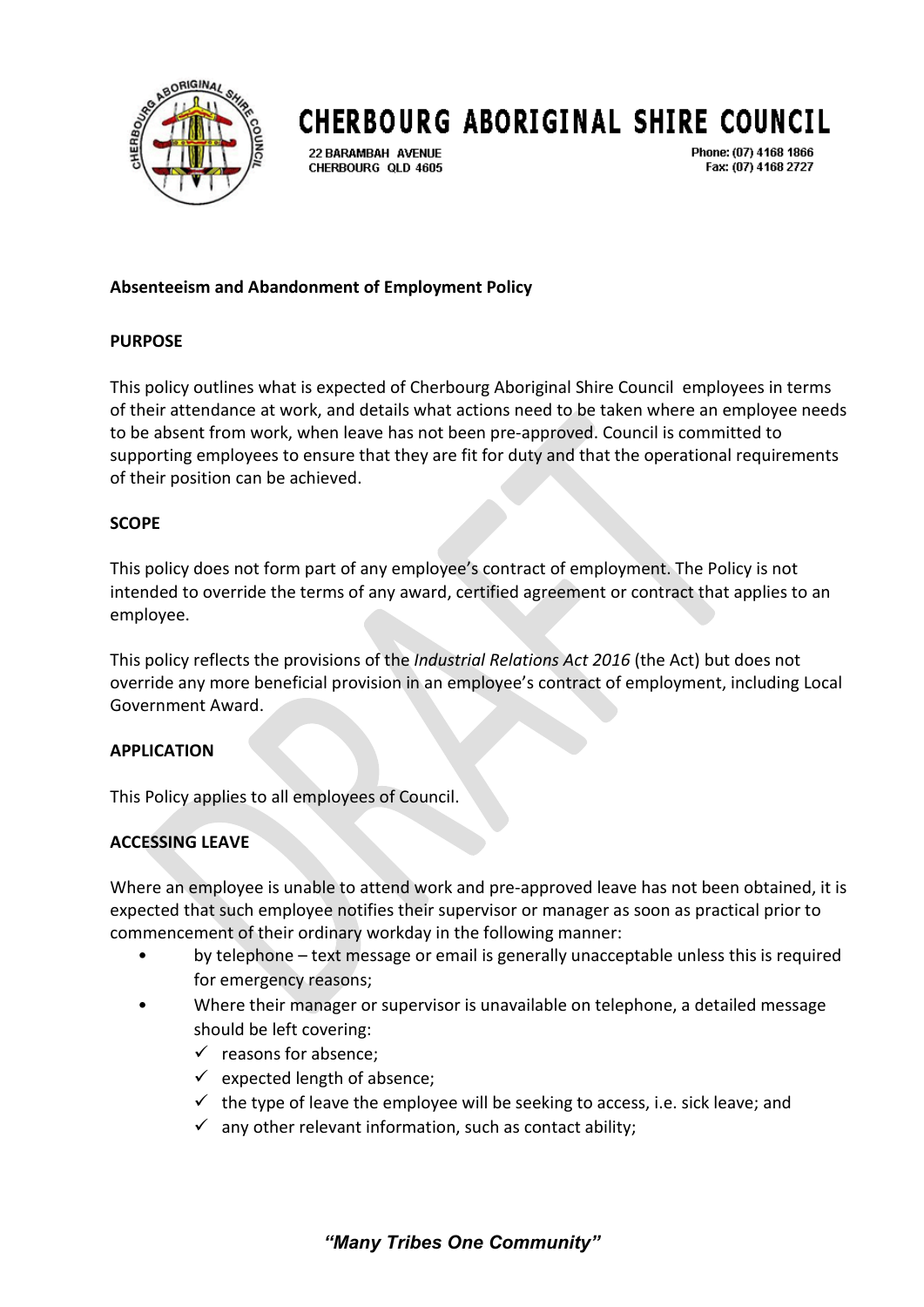

# **CHERBOURG ABORIGINAL SHIRE COUNCIL**

22 BARAMBAH AVENUE CHERBOURG OLD 4605 Phone: (07) 4168 1866 Fax: (07) 4168 2727

• In most situations, it is expected that notice should be provided at least 30 minutes prior to commencement of the employee's scheduled workday, to allow contingencies to be put in place.

As soon as practicable upon return to work, the employee will be required to complete the relevant leave forms and submit the required evidence to their supervisor or manager for approval.

# **FAILURE TO NOTIFY OF ABSENCE**

Where an employee is absent from work and fails to notify, it is the supervisor/manager's responsibility to take reasonable steps to make contact with the employee to check on their health and wellbeing. In such circumstances, it is expected that the supervisor or manager will:

- Attempt to contact the employee via telephone;
- Where the employee is uncontactable via telephone, contact the employee's emergency contact as detailed on their Personnel File;
- Any other reasonable steps available, whilst respecting to the employee's privacy.

## **ABANDONMENT OF EMPLOYMENT**

Where an employee is absent from work for a period of 7 working days, and reasonable steps have been made to contact them without success, the employee will be deemed to have abandoned their employment. A letter will be sent to the employee advising of their period of absence, steps that have been taken by Council to contact them and requesting that the employee contact Council to explain their absence, within three business days. The employee will be advised that failure to make contact, within the designated period, will result in Council finding that the employee has abandoned their employment and therefore their employment is terminated.

Should the employee fail to contact Council or return to their usual duties, the employee's employment will be terminated, and their accrued entitlements will be paid out via electronic transfer to the employee's nominated bank account. The employee will not be entitled to payment of notice in lieu.